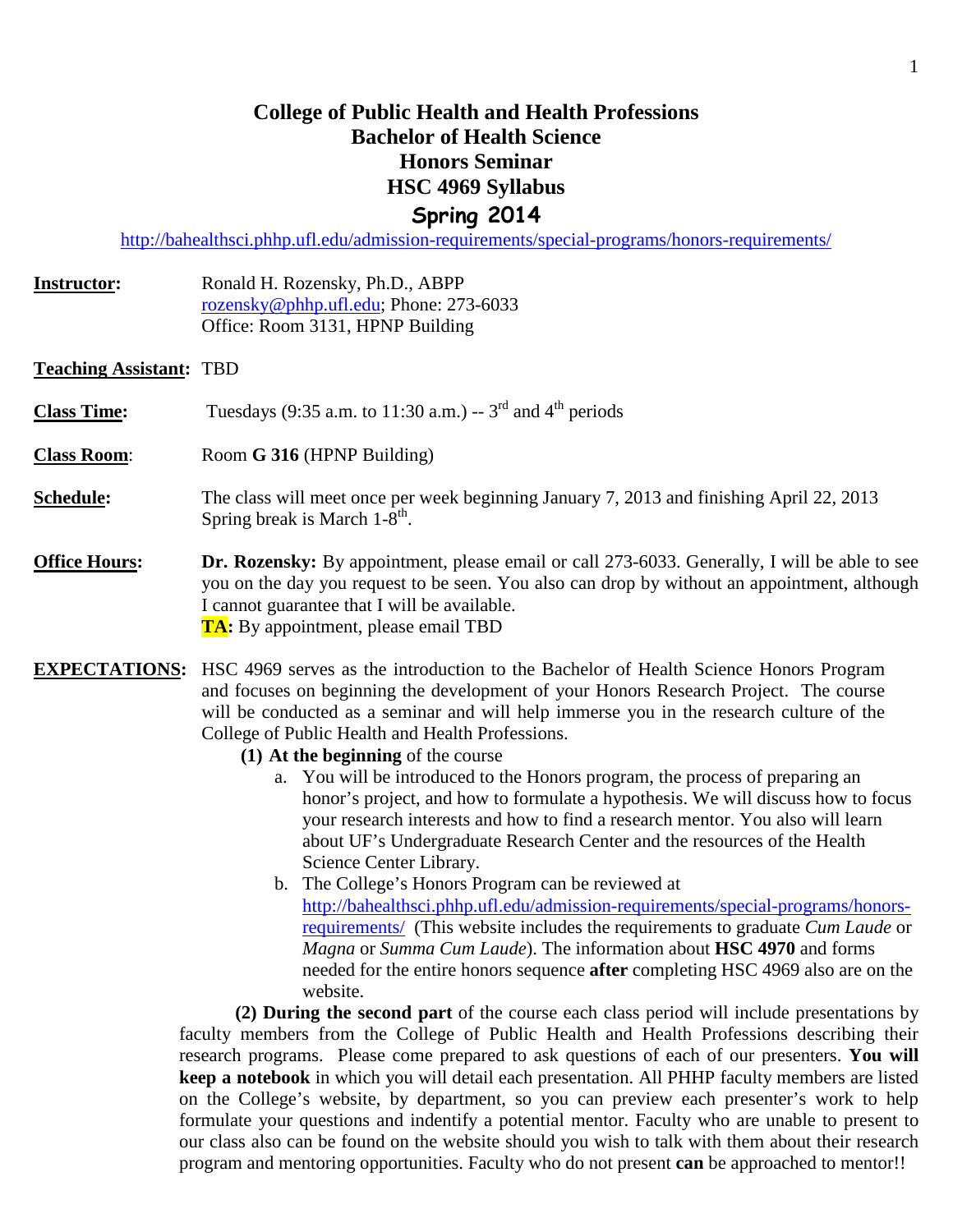**(3)** After the faculty presentations we will focus on issues pertaining to the ethical conduct of research with human participants including HIPAA and the Institutional Review Board. We also will discuss how to write a research proposal and a scientific paper using APA "style."

**(4) As part of your research immersion experience, during the final weeks of the course, each of you** will make a **12-minute presentation** on the topic you will examine in your honors research project. Your presentation will serve as your **final examination**. Each of you will provide written feedback to each student presenter.

### **EDUCATIONAL OBJECTIVES:** By the end of this course you will:

- *Understand* the BHS honors sequence and your responsibilities as an honors student in the College of Public Health and Health Professions.
- *Have* a broad picture of the research opportunities in our College.
- *Identify* a topic area for your honors project.
- *Identify* a faculty mentor for your honors project.
- *Understand* the proper (APA) "style" and format required of a literature review and an honors thesis.
- *Prepare* an initial literature review paper to serve as the basis of your honors project [this will be a  $10$  page paper, including references, title page is the  $11<sup>th</sup>$ page]. (Yes, this may be longer than your actual honors research proposal and final projects required in HSC 4970 – but this **literature review is designed to assure** that you have a detailed understanding of your topic area).
- *Formulate* the initial, "working" hypothesis or "question of interest" for your project [to be included at the end of your literature review and as a slide in your final presentation].
- *Present* your literature review and hypothesis during a presentation to the class.
- *Provide* feedback to your peers on their presentations.

### **GRADING:** Your grade will be based on your participation in the course, your in class presentation (your final), and your written assignments. You are expected to attend and participate in *each* class session – attendance will be taken.

 **50 points for literature review paper including initial hypothesis statement 25 points for in class presentation of your literature review and hypothesis 10 points for passing** *Level 1: HIPAA & Privacy - Research* **on line training (turn in certificate to Mr. Dorff):**

**<http://privacy.health.ufl.edu/training/Research08/online.shtml>**

 **5 points for signed initial agreement with your mentor 10 points for your** *Faculty Presentation* **&** *Student Presentation Notes*  **100 points total**

#### **Grades based upon Points earned:**

 $93-100 = 4.0 A$  $90-92= 3.67$  A- $87 - 89 = 3.33 B +$ 83-86=3.00 B 80-82= 2.67 B-77-79=2.33 C+ 70-76=2.00 C  $67-69=1.33$  D+ 63-66=1.00 D  $60-62=0.67$  D- $Else = 0$  (E, I, NG, U, WF)